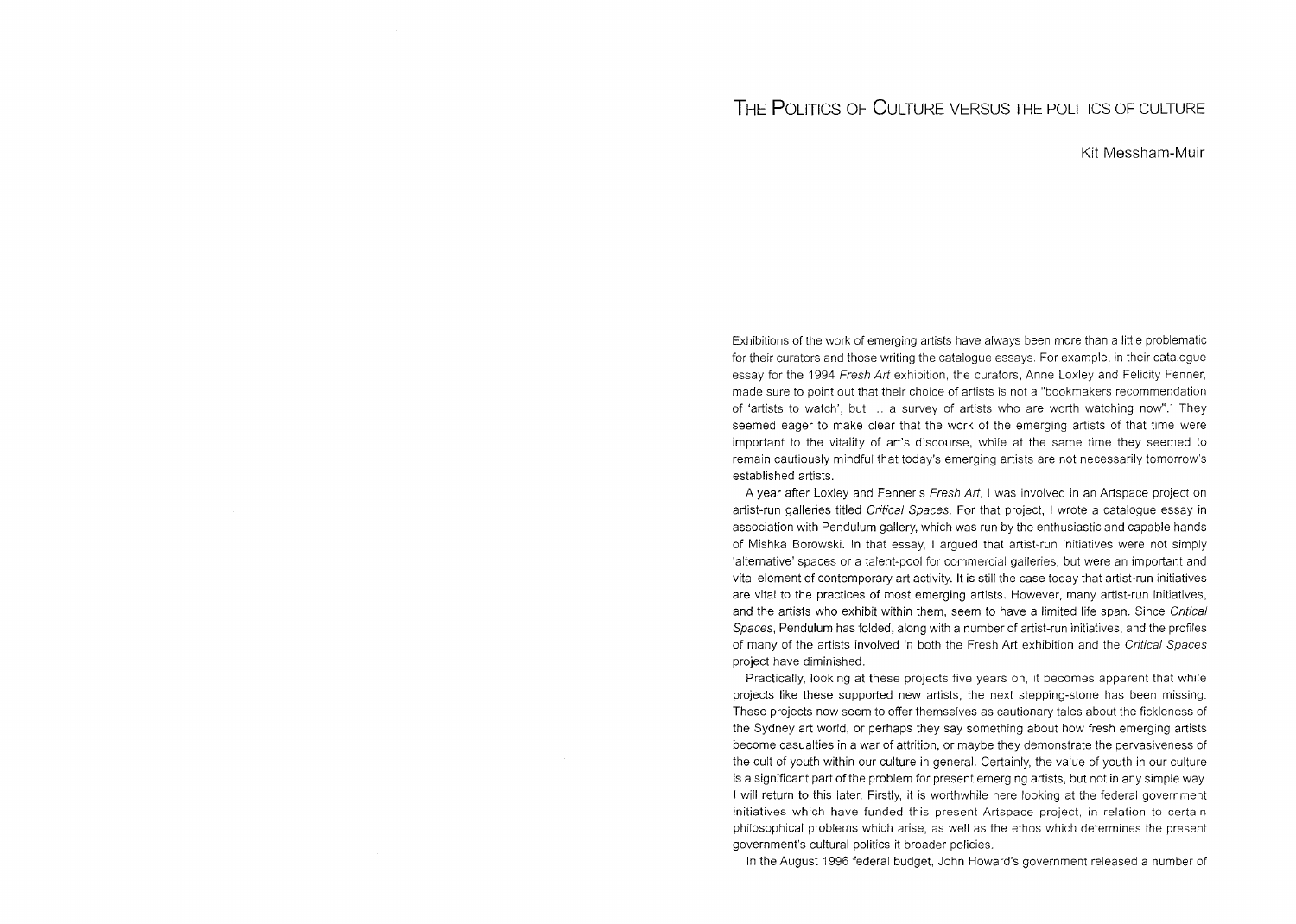'Special Commonwealth Government Initiatives' for the arts totalling \$14 million over three years. For 1998-99 the Government allocated \$1.5 million "to provide emerging artists with greater opportunities for career development as well as public exposure for their work".<sup>2</sup> Of course, the term 'emerging artists' tends to operate as a synonym of 'young artists'. With the exception of the MCA's Primavera, which is an exhibition dedicated to 'young' artists in memory of the death of the young Belinda Jackson, most institutions shy from the term 'young artists', and rightly so. However, the term 'emerging artists' is now at a point at which a synonym becomes a metonym, where the language of affirmative action succumbs to the stubborn actualities of practices. For the federal government, \$1.5 million is a fair price for the gloss of youth, the sexiness of the implied avant-gardism which comes from funding young artists, and paying-off any accusation of philistinism.

It may seem somewhat ungrateful to inspect the mouth of this gift-horse, but what are the practical and philosophical implications of this special initiative? Policy in the field of contemporary arts is potentially problematic in its theoretical dimension. To talk briefly in more abstract terms, policy attempts to add structure where there is fluidity, it both makes and creates assumptions. As Brian Massumi argues:

structure is the place where nothing ever happens, that explanatory heaven in which all

eventual permutations are prefigured in a self-consistent set of invariant generative rules. 3 Generally speaking, within our culture, structure manifests as the fixing of subjectivities, their capacities and the discourse that is possible between them.

When a fluid tactical field of relations, such as art discourse, is figured in terms of the structure of strategy, then, if we are to believe Paul Virilio, logistics follows.• Practically, for art discourse, this means that strategic policy and structure potentially restrains vitality, and in turn art production becomes a matter of prefiguring practice in relation to what is financially possible or viable in terms of what is likely to be funded. Thus, an otherwise fluid discourse gravitates towards structure and an imperative for artists to define themselves in terms of identity politics, fixed subjectivities, and received centres and peripheries. Potentially, government policies ossify the fluency of art discourse, they turn flesh into bone, fluidity into rule, and multiple tactical tensions into a consonant strategy. Yet, the vitality of art discourse feeds on conflicts, uneven tensions and the fluidity of voices which are not anchored to essential subject positions.

Further to this, the deployment of strategy in art discourse tends to rigidly characterise that discourse. Not only are there ideologically ascribed assumptions which attend any policy, but by deploying 'strategy' in itself, it is assumed that art discourse is singular and isolable. Michel de Certeau talks about this function of strategy where he says:

I call 'strategy' the calculus of force-relations which becomes possible when a subject of will and power (a proprietor, an enterprise, a city, a scientific institution) can be isolated from an 'environment'. A strategy assumes a place that can be circumscribed as proper (propre) and thus serve as the basis for generating relations with an exterior distinct from it (competitors, adversaries, 'clienteles', 'targets', or 'objects' of research) on this strategic model.<sup>5</sup>

The strategy of arts policy assumes to circumscribe a domain of art that is distinct from wider culture. Within the axioms of such strategy, a particular quasi-Greenbergian avant-gardist notion of 'art', as a culturally autonomous realm, is reinforced. Of course, art is a distinct cultural discourse of its own, but the problem with a centralised definition

which is assumed, and reinforced, under strategy, is that art's boundaries and its wider cultural exchanges are less readily up for debate. As a cultural domain, the dissonance surrounding what the boundaries of domain in itself, what it should address and what its functions should or could be, sustains a degree of vitality which would suffocate if there was anything approaching consensus. By attempting to structure art discourse in a very practical way, by striving to prefigure permutations, neutralise tensions, policy attempts to direct discourse, which then is no longer 'discourse', but confluence.<sup>6</sup>

While the Hansonite/One Nation argument against affirmative action politics suggests that it provides unequal over-funding to marginal groups, it is possibly more the case that this kind of funding policy further marginalises them and normalises the 'centre', and thus fails in its purpose to redress inequalities within the wider social and cultural context. By allocating funds specific to a defined group like 'emerging artists', defined by the arbitrary criterion of less than five years professional experience, the government initiative implies, by default, that more general funding excludes emerging artists. In addition to this, it puts artists in a position in which, should they wish to be funded and to thus 'have a voice', their 'voice' must be contextualised in prescriptive and overdetermining terms. The category of 'emerging artists' tends to figure art production in terms of career, rather than practice. Therefore, artists are more inclined to frame themselves in terms of such bureaucratically ascribed categories, and primarily in terms of a restrictive identity position.

The danger in questioning government policies on arts funding is that it may be taken as an argument that anything other than laissez-faire government is bureaucratic interference in natural market forces. However, though the structure of government funding policies is artistically problematic, government funding is vital for Australian contemporary art. Even if we thought that market forces were unproblematically organic and fluid, they cannot operate in the Australian art world because of the simple fact that the forces which come to bear in the culture of the contemporary Australian art world are far more abstract than simple economics. They are the manifold forces of ambitious drives, intellectual conceit, political positionings and allegiances, and sometimes even engaging with critical discourse, but, unless an artist is stabled by one of a handful of commercial galleries, 'market forces' are more libidinal than financial.

In practical terms, Australian art needs government funding, but not through federal government initiatives which attempt to strategically define what Australian art is and what it is not, which either ignores internal conflict and multiplicity, or attempts to overdetermine multiplicities as definitive positions. However, how can a body such as the Australia Council, whose entire purpose is to develop policy, allow a more fluid and tactical art discourse without policy? To some extent, the practices of many artists bypass this question anyhow, because for many emerging artists the government money that goes to the Visual Arts and Crafts Fund of Australia Council, and its policies for distributing those funds, affects them much less than certain other government services. Amongst most artists with whom I associate, as important as the Australia Council is in providing funding to artists through direct grants or through contemporary art spaces such as Artspace, the greatest economic support for many emerging artists comes from areas of government not directly considered to be funding bodies to the arts, particularly the tertiary education system and the dole.

Although it could never be argued that tertiary education is not policy directed, the tertiary